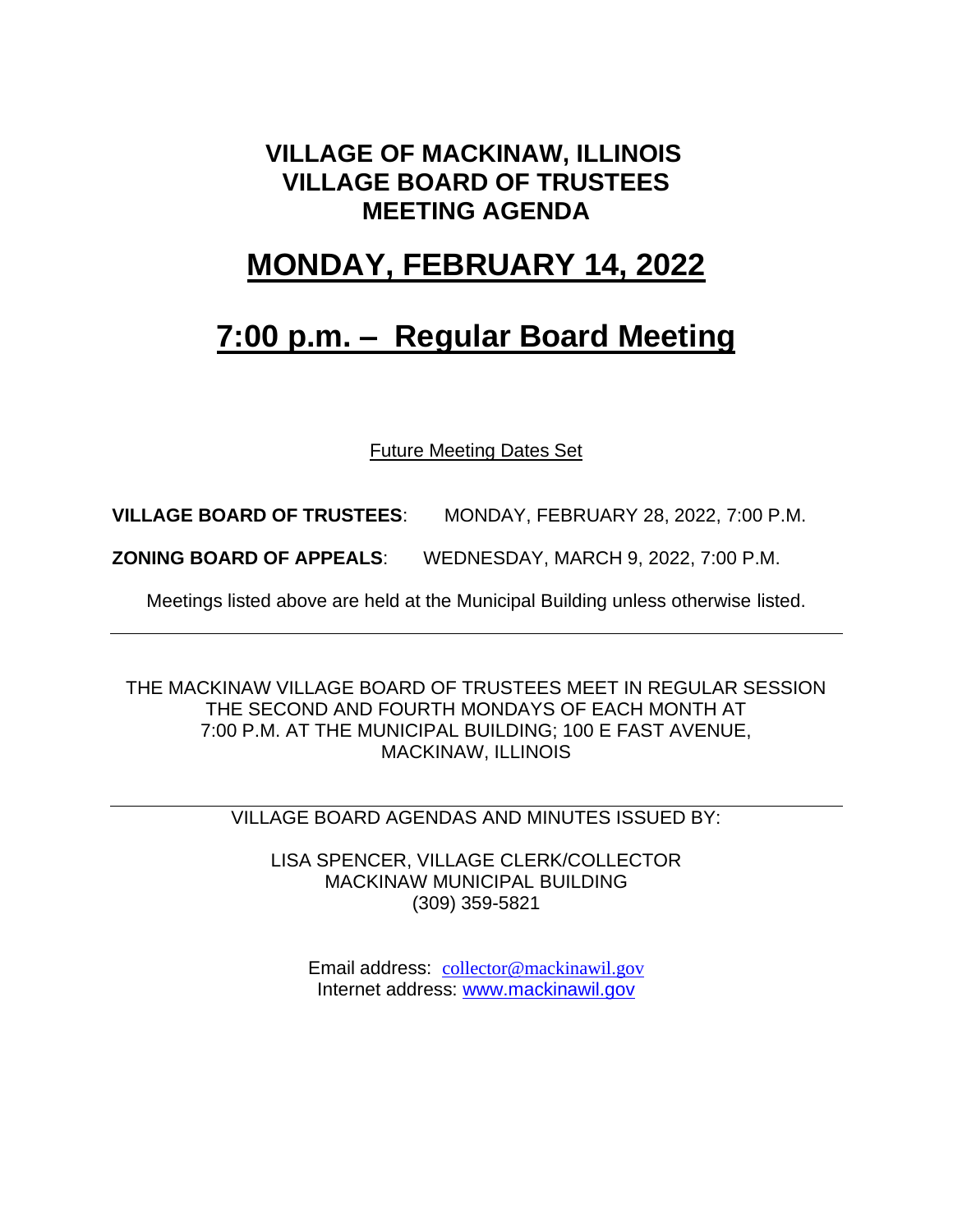**VILLAGE OF MACKINAW, ILLINOIS VILLAGE BOARD OF TRUSTEES MEETING AGENDA (Meeting will be held at Village Hall) 100 E Fast Ave Mackinaw IL 61755**

# **MONDAY – FEBRUARY 14, 2022 7:00 P.M.**

- **I. CALL TO ORDER BY MAYOR JOSH SCHMIDGALL**
	- **I. PLEDGE OF ALLEGIANCE**
	- **II. ROLL CALL**
	- **III. CONSENT AGENDA ITEMS** 
		- **1. Approval of January 24, 2022 regular meeting minutes**
		- **2. Approval of Public Works department reports**
		- **3. Approval of Police department report**
		- **4. Approval of EMA department report**
		- **5. Approval of recurring disbursements**
		- **6. Approval of finance packet**
	- **IV. PUBLIC COMMENT**
	- **V. DEPARTMENT REPORTS** 
		- **1. Police department report**
			- **1. Hire additional full-time officer**
		- **2. Public Works Manager's report**
		- **3. Treasurer's report** 
			- **1. Non-Recurring Bills**